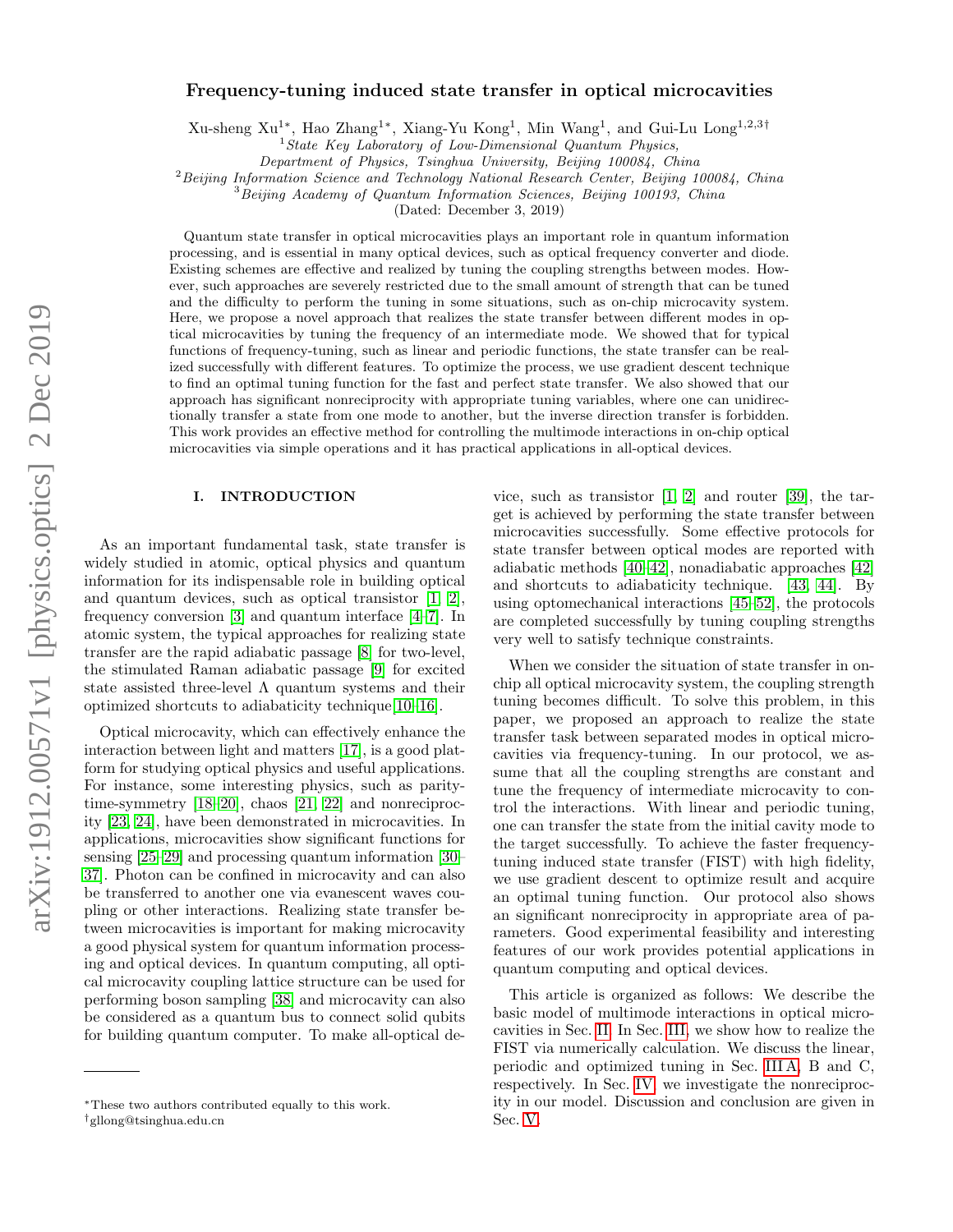

<span id="page-1-3"></span>FIG. 1: Schematic diagram for the model of multimode interactions in optical microcavities. All the modes have very narrow linewidth. A mode in one cavity couples to two different optical modes, (a) in the same cavity, (b) in two different cavities separately. (c) Resonance frequency tuning of intermediate cavity to induce state transfer. The tuning domain is divided into three parts labelled with I, II and III.

### <span id="page-1-0"></span>II. BASIC MODEL FOR MULTIMODE INTERACTIONS IN OPTICAL MICROCAVITIES

We consider a model of multimode interactions in coupled optical microcavities shown in Fig. [1.](#page-1-3) The model is universal for situations which two optical modes coupled to the intermediate one and all the modes have very narrow linewidth. Fig. [1](#page-1-3) (a) gives a setup with nearest neighbour couplings in three optical cavities. We assume that the coupling strengths between corresponding modes are constant and the system can be controlled by tuning the resonance frequency of intermediate mode. Under the rotating frame with unitary transformation  $U = \exp[i\omega_1 t (a_1^{\dagger} a_1 + a_t^{\dagger} a_t + a_2^{\dagger} a_2)],$  the Hamiltonian is given by

$$
H_1 = \delta a_2^{\dagger} a_2 + \Delta(t) a_t^{\dagger} a_t + g_1 a_1^{\dagger} a_t + g_2 a_2^{\dagger} a_t + \text{H.c.}, \quad (1)
$$

where  $a_i$   $(a_i^{\dagger})$   $(i = 1, 2, t)$  are the annihilation (creation) operators for the corresponding  $i$ -th mode of the cavity and the corresponding frequency is  $\omega_i$ , respectively. The detunings are  $\delta = \omega_2 - \omega_1$  and  $\Delta(t) = \omega_t - \omega_1$ .  $g_i$   $(i = 1, 2)$ is the coupling strength between modes  $a_t$  and  $a_i$ . The Hamiltonian can be expressed in Heisenberg equations with  $i d\vec{a}(t)/dt = M(t)\vec{a}(t)$  and the matrix  $M(t)$  is given by

$$
M(t) = \begin{bmatrix} 0 & g_1 & 0 \\ g_1 & \Delta(t) & g_2 \\ 0 & g_2 & \delta \end{bmatrix}.
$$
 (2)

Here the vector is  $\vec{a}(t) = [\hat{a}_1(t), \hat{a}_t(t), \hat{a}_2(t)]^T$ . To show the results more clearly, we omit the dissipation and noise terms in our calculation due to the very narrow linewidth.

In general, the coupling strength between cavities is difficult to be modulated for on-chip sample. Therefore, we keep the coupling strengths constant here and tuning the resonance frequency of intermediate cavity to control the evolution path of system.

### <span id="page-1-1"></span>III. FIST BETWEEN SEPARATED MODES

The frequency-tuning can be realized with different functions. Here we perform the FIST task with two common typical envelopes, i.e. linear and periodic functions, and use the gradient descent technique to optimize the process.



<span id="page-1-4"></span>FIG. 2: The result of FIST between  $a_1$  and  $a_2$  by linearly tuning the resonance frequency of  $a_t$ . The speed is chosen with  $0.08\delta^2$ . The inset is the plot of tuning function and the unit of time t is  $\delta^{-1}$ .

### <span id="page-1-2"></span>A. FIST with linear function

We assume that the envelope of frequency-tuning is chosen with  $\Delta(t) = vt + \Delta_0$ . Here v and  $\Delta_0$  are tuning speed and the initial value of detuning, respectively. At the initial time, the mode  $a_1$  is stimulated and the other modes are kept in their ground state, i.e.  $a_1(0) = 1$  and  $a_t(0) = a_2(0) = 0$ . Without loss of generality, we choose the frequency-detuning of mode  $a_1$  and  $a_2$  with  $\delta > 0$ and sweep the frequency of mode  $\boldsymbol{a}_t$  from left to right in Fig. [1](#page-1-3) (c). As the frequency of intermediate mode  $a_t$  is swept, the state is transferred from the initial mode to other modes. We numerically simulate the process and show the result in Fig. [2.](#page-1-4) The resonance frequency of intermediate mode is swept from  $-6\delta$  to 7 $\delta$  with a constant speed 0.08 $\delta^2$ , i.e.  $\Delta_0 = -6\delta$  and  $v = 0.08\delta^2$ . The coupling strength between modes are chosen with  $g_1 = 0.6$ and  $g_2 = 0.2$  in our simulations. Fig. [2](#page-1-4) shows that the population P of mode  $a_1$  is transferred to  $a_t$  when the frequency of  $a_t$  is swept to  $a_1$ . When the frequency of intermediate mode is moving in domain I of Fig. [1](#page-1-3) (c),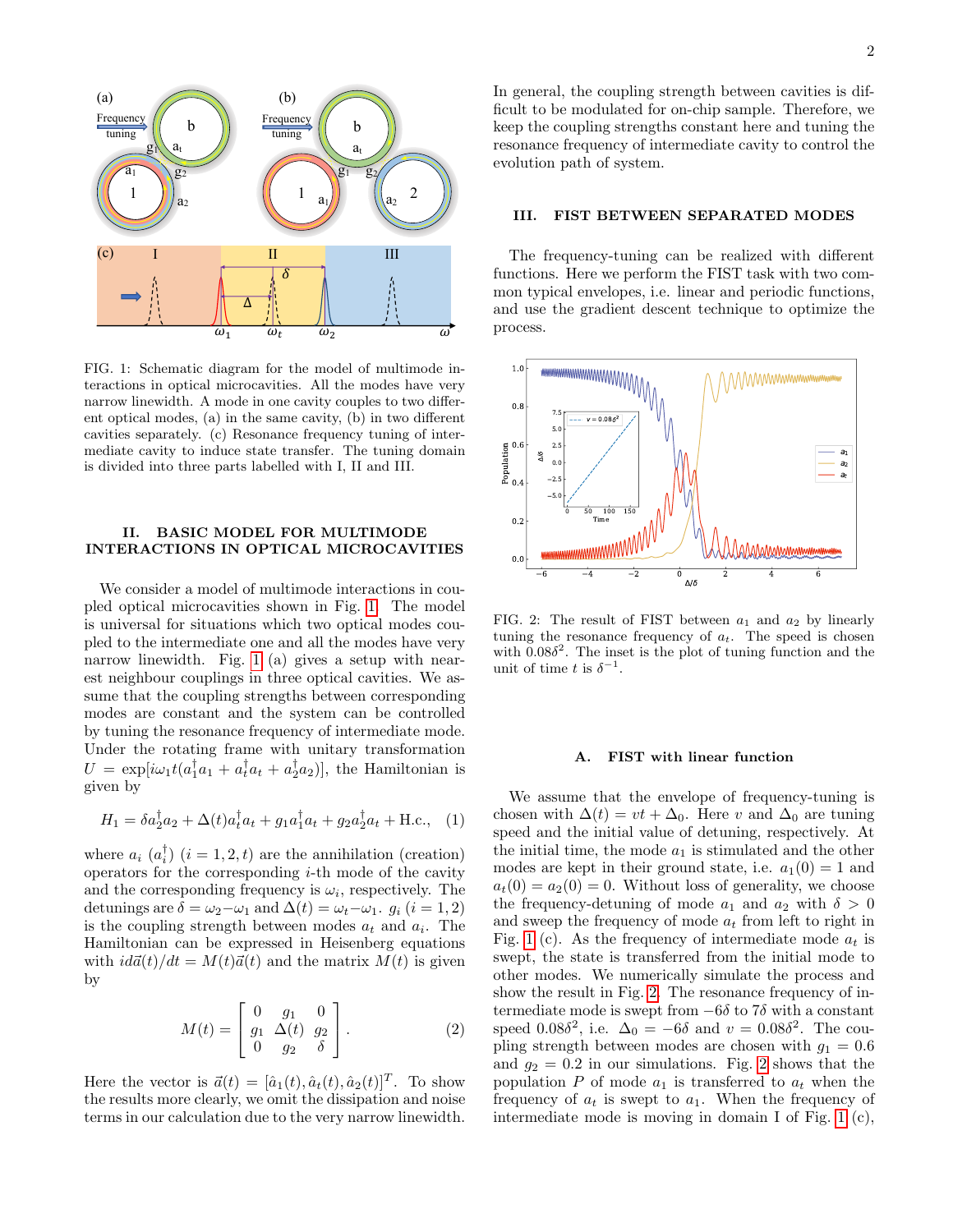the mode  $a_2$  has no effective exchange of population with  $a_t$  and almost keeps its initial state due to the large detuning with  $a_t$ . When the frequency of  $a_t$  is swept into domain II (between  $a_1$  and  $a_2$ ),  $a_t$  exchanges the population with  $a_1$  and  $a_2$  simultaneously. As the frequency of  $a_t$  arrived at domain III, i.e. the right of  $a_2$ , the mode  $a_1$  returns to its ground state and keep the state to the end due to the large detuning with  $a_t$ . The population of  $a_t$  also keep transferring to  $a_2$  until the  $a_t$  evolves to its ground state. When the detuning  $\Delta(t)$  is larger than about  $4\delta(t)$ , the system evolves to our target state, i.e.  $a_2(T) \approx 1$  and  $a_1(T) \approx a_t(T) \approx 0$ . In whole process, one only need to keep a stable tuning speed to get the perfect state transfer after the  $a_t$  becomes larger than  $4\delta(t)$ . The maximal population of  $a_2$  is about  $P = 0.9536$ .



<span id="page-2-0"></span>FIG. 3: Simulation of final population of mode  $a_2$  effected by tuning variables. The units of  $d$  and  $v$  are chosen with δ and  $\delta^2$ , respectively. (a) Population P vs tuning range d with  $v = 0.27\delta^2$ . All the  $\Delta_0$  are chosen with  $\Delta_0 = (\delta - d)/2$ . (b) Population P vs tuning speed v with  $d = 2.65\delta$  and  $\Delta_0 =$  $-0.825\delta$ . (c)Population P vs tuning range d and tuning speed v. The dashed line is all the points of evolution time with  $10\delta^{-1}$ .

To investigate how FIST is effected by different tuning range  $d$  and tuning speed  $v$ , we show the final population of mode  $a_2$  with respective to d and v in Fig. [3.](#page-2-0) The Fig. [3](#page-2-0) (a) and (b) are the 2-dimensional cross-section analysis of two dot-dashed line in Fig. [3](#page-2-0) (c). In Fig. [3](#page-2-0) (a), the tuning speed is fixed with  $v = 0.27\delta^2$ . The population is proportional to the tuning range  $d$  within a short range less than about  $3.0\delta$  and oscillates to a stable value as the range becomes larger. The reason is that system has more time to transfer the state from  $a_1$  to  $a_2$  as tuning range becomes larger in the domain about  $(0, 3.0\delta)$ . When the tuning range becomes very long, the population has little change. Because the large detuning makes little contribution to state transfer. As shown in Fig. [3](#page-2-0) (b), on the contrary, when the tuning range is kept with  $2.65\delta$ , the population is inversely proportional

to the tuning speed along with a little oscillation, since faster speed makes shorter interaction time. Fig. [3](#page-2-0) (c) indicates the clearer conclusion that large tuning range and slow tuning speed are the best tuning manner.

### B. FIST with periodic function

Beside the linear tuning, we consider the situation with periodic function. For simplicity, we choose sine function here. The frequency-detuning is described as  $\Delta(t) = A[\sin(\Omega t) + c_0]/2$ . With the parameters chosen with  $A = 9.6$ ,  $\Omega = 0.95$  and  $c_0 = 0.5$ , the populations of each modes are performed in Fig. [4.](#page-2-1) The envelope curve of populations of  $a_1$  and  $a_2$  are evolved as a sine function. The modes  $a_1$  and  $a_t$  exchange their populations with Rabi frequency  $\Omega$ , which is the frequency of tuning function. The maximal value of population P of mode  $a_2$  in this periodic tuning is 0.9365. Compared with linear tuning, the population transferred here is realized successfully by controlling the evolution time of tuning function. For instance, in Fig. [4,](#page-2-1) the evolution should be ended in around  $160\delta^{-1}$ . In principle, if the end time is missed, one can wait for the neat periodic time, but the long time will decrease the fidelity of protocol by bring more decoherence.



<span id="page-2-1"></span>FIG. 4: The populations change with respective to evolution time via sine tuning function. Lines labelled with  $a_1, a_2$  and a<sup>3</sup> are the populations of corresponding modes, respectively.

### C. Optimizing the FIST via gradient descent

To achieve a perfect and fast state transfer from  $a_1$  to  $a_3$ , we use the gradient descent technique to optimize the FIST and pick an optimal function for frequency tuning. The gradient descent technique is usually used for finding a optimal evolution path for system along the opposite direction of gradient descent. In our model, the evolution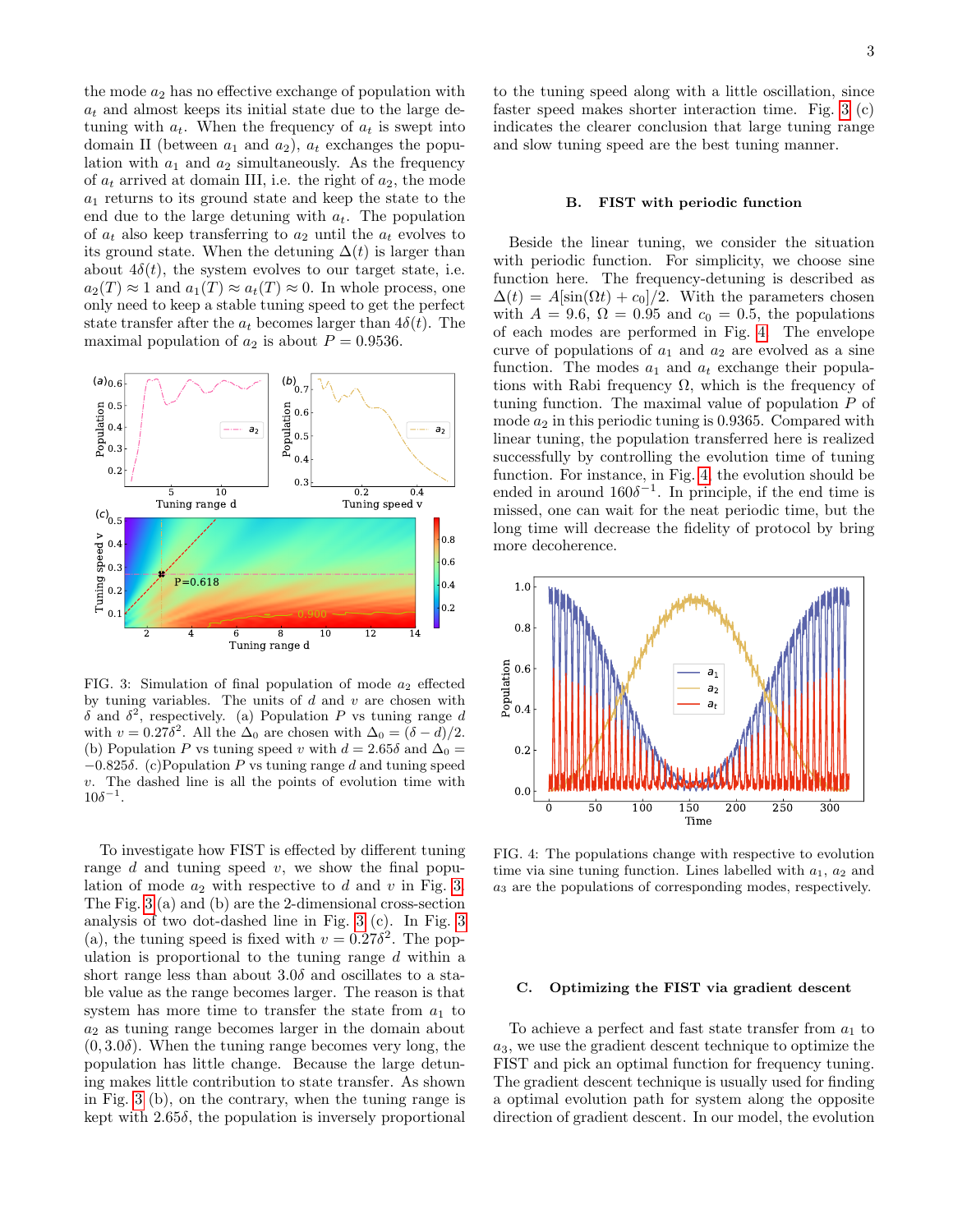equations are given by

$$
a(t) = U(t,0)a(0),
$$
 (3)

where the evolution operator is a Dyson series with expression given by  $U(t, 0) = \exp[\int_0^t M(t')dt']$ . The time domain is chosen with  $t = [0, t_1]$  and the frequency of intermediate mode, considered as parameter to be optimized, is divided into  $n$  discrete constant variables, i.e.  $\Delta_I = [\Delta_1, \cdots, \Delta_n]$ . Therefore, the operator can be rewritten with

$$
a(t_1) = U(\Delta_1, \cdots, \Delta_n; t_1, 0)a(0).
$$
 (4)

The target function is chosen with  $\mathcal{L}(a,t) = |a_2(t)|^2$  and can be described as

$$
\mathcal{L}(a, t_1) = \mathcal{L}(\Delta_1, \cdots, \Delta_n; t_1, 0). \tag{5}
$$

Our goal is to optimize above function and get the maximal value. So the gradient of the target function is calculated as  $\nabla \mathcal{L} = \frac{\partial \mathcal{L}}{\partial \omega}$ . In numerical calculation, the gradient is written approximatively by

$$
\nabla \mathcal{L} = (\nabla \mathcal{L}_1, \cdots, \nabla \mathcal{L}_n),\tag{6}
$$

where  $\nabla \mathcal{L}_i$  is

$$
\nabla \mathcal{L}_i = \frac{\mathcal{L}(\cdots, \Delta_i + \delta \Delta, \cdots; t_1, 0) - \mathcal{L}(\Delta_1, \cdots, \Delta_n; t_1, 0)}{\delta \Delta}.
$$
(7)



<span id="page-3-0"></span>FIG. 5: Simulation of fast FIST from  $a_1$  to  $a_2$  by using gradient descent technique. The parameters are the cross point of Fig. [3](#page-2-0) (c) with  $(d = 2.65\delta, v = 0.27\delta^2)$ . (a) The result of optimized population transfer process. (b) The corresponding optimal tuning function of intermediate mode. The unit of time here is  $\delta^{-1}$ .

The simulation of optimized fast FIST is shown in Fig. [5.](#page-3-0) We plot the transfer results and the tuning functions in Fig. [5](#page-3-0) (a) and (b), respectively. In our simulations, we first choose the  $\Delta_I(t=0) = 0$  and cut the tuning function  $\Delta_I(t)$  into discrete 100 segments which are mutually independent to be optimized via gradient descent algorithm. The results and optimal tuning envelope are plotted respectively in Fig. [5](#page-3-0) (a) and (b) with dotted curves. During the evolution time, the population of mode  $a_2$  monotonically increases to its maximal value 0.9923. However, the curves of modes  $a_1$  and  $a_t$  decrease to its ground state with an oscillating process.

To make the scheme conveniently controlled, according to the envelope of dotted line in Fig. [5](#page-3-0) (b), we reasonably give the tuning function with expression as

<span id="page-3-1"></span>
$$
\Delta_{II}(t) = A \sin[(\Omega t + \theta) + C_1] * [e^{-\gamma t} + C_2], \qquad (8)
$$

where the parameters A,  $\Omega$ ,  $\theta$ ,  $\gamma$ ,  $C_1$  and  $C_2$  are undetermined coefficients to be optimized. By calculating the state transfer task with the Eq. [\(8\)](#page-3-1), the population of mode  $a_2$  can be optimized to 0.9826 and the parameters are given with  $A = -5.555$ ,  $\Omega = 1.276$ ,  $\theta = 0.564$ ,  $\gamma = 1.467, C_1 = -0.797$  and  $C_2 = 0.119$ . The evolutions of populations and tuning functions are plotted in Fig. [5.](#page-3-0) The envelope of Eq. [\(8\)](#page-3-1) and the evolution of populations are similar with the dotted curves in each figures, respectively.

In linear tuning shown in Fig. [3](#page-2-0) (c), the maximal population P of mode  $a_2$  with evolution time less then  $10\delta^{-1}$ is  $P = 0.618$  labelled with a cross point. With the evolution time  $10\delta^{-1}$ , the optimized protocol can achieve the population with  $P > 0.98$ . Compared with linear tuning, the state transfer under this protocol can be optimized with a faster evolution path and higher fidelity.



<span id="page-3-2"></span>FIG. 6: Nonreciprocal state transfer between modes  $a_1$  and  $a_2$ . (a) The populations of modes  $a_1$  and  $a_2$  vs tuning speed. The tuning range is  $d = 14\delta$ . (b) The populations of modes  $a_1$  and  $a_2$  vs tuning range. The tuning speed is  $v = 0.1\delta^2$ .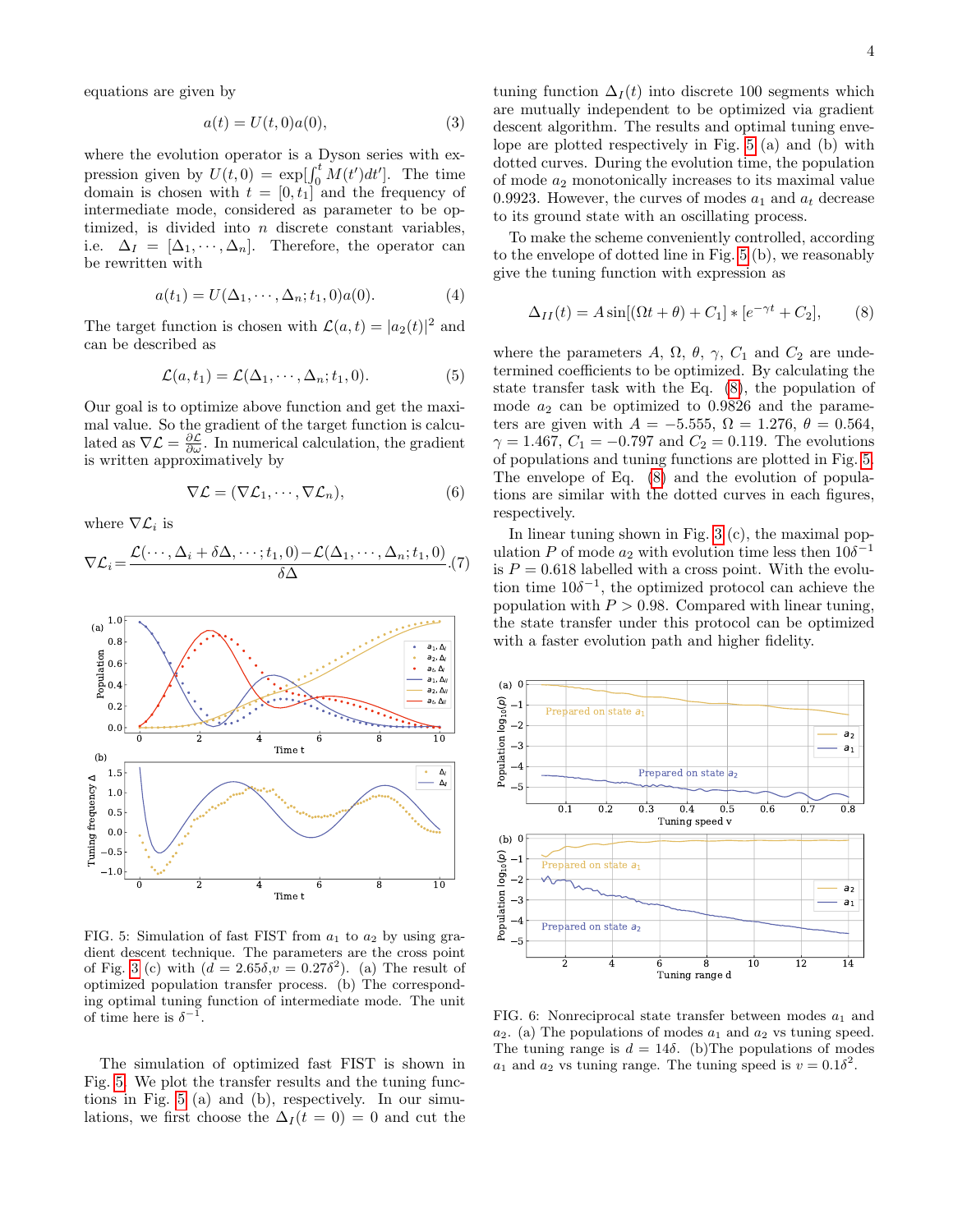## <span id="page-4-0"></span>IV. NONRECIPROCITY IN MULTIMODE INTERACTIONS

Our model shows the significant nonreciprocity in state transfer between  $a_1$  and  $a_2$ . For example, when the frequency of intermediate mode is swept from  $a_1$  to  $a_2$ , the state can be transferred from  $a_1$  to  $a_2$ , but it completely failed for  $a_2$  to  $a_1$ . The results of the nonreciprocal state transfer are plotted in Fig. [6](#page-3-2) with linear tuning from  $a_1$ to  $a_2$ , i.e. from left to right in Fig. [1](#page-1-3) (c). We fix the tuning range with  $d = 14\delta$  and change the tuning speed in Fig. [6](#page-3-2) (a). The top (bottom) green (blue) line is the final population of  $a_2$   $(a_1)$  with the initial state is prepared in  $a_1$   $(a_2)$ . As the speed becomes slower, the nonreciprocity is more clearly. At very slow speed, the population of  $a_2$ transferred from  $a_1$  is almost 1 but the population of inverse transfer process is less than  $10^{-4}$ . In Fig. [6](#page-3-2) (b), we investigate the nonreciprocity with respective to tuning range with constant tuning speed  $v = 0.1\delta^2$ . The small populations of both  $a_1$  and  $a_2$  in different directions in small tuning range indicate that the nonreciprocity is not clearly. When we increase the tuning range  $d$ , the green and blue line converge towards unit and 10<sup>−</sup><sup>5</sup> , respectively.



FIG. 7: All-optical on-chip microcavities structures. (a) Onedimensional microcavity array. (b)Two-dimensional optical microcavity lattice.

one mechanical resonator to another one via an intermediate optical cavity mode [\[43,](#page-6-5) [50\]](#page-6-9). Beside the coupling strength tuning way, one can use frequency tuning approach described here to control the interactions.

To perform more interesting applications, our model can be extended to design one-dimensional microcavity array and two-dimensional microcavity lattice. The detailed schematic diagrams are shown in Fig. [7.](#page-4-2) An array is built by coupling  $n + 1$  microcavities with n tuning cavities in Fig. [7\(](#page-4-2)a). The structure can be used for realizing all-optical transistor with more abundant physical tuning. Fig. [7](#page-4-2) (b) shows the two-dimensional lattice structure which designed by connecting one tuning cavity with three storage cavities. Every unit of this structure is a simple optical router. The structure has function for building all-optical on-chip quantum network [\[6,](#page-5-19) [7\]](#page-5-4).

In our model, we always keep the coupling strengths constant with the assumption that the distances between cavities are fixed. The typical corresponding physical system is the on-chip optical microcavity sample. Because the distances between each cavity are difficult to change after complete the fabrication. Our frequency tuning manner is possible. This is because the frequency of microcavity is sensitive to its shape which can be modulated by some operations, such as temperature [\[53–](#page-6-10)[55\]](#page-6-11), external forces [\[56](#page-6-12)[–62\]](#page-6-13) and etc. The above frequency tuning approaches have been realized with high resolution in experiments, but the tuning speed is limited. So the fast tuning way is needed for improving the feasibility of the practical applications.

In conclusion, we have proposed an approach to realize the state transfer between two separated modes in optical microcavities. Our proposal are valid for both two and three microcavities. The FIST can be realized with high fidelity via different tuning manner, i.e. linear and periodic function, of resonance frequency of intermediate mode. To optimize the tuning function, a fast and perfect evolution process is performed by using gradient descent technique. Our proposal also shows the significant nonreciprocity. The state can be transferred successfully in the same direction with frequency tuning and it is fail in the opposite direction. Our work provides an effective approach for controlling the optical mode in on-chip microcavities and has important applications in all-optical devices.

### ACKNOWLEDGMENT

# <span id="page-4-2"></span><span id="page-4-1"></span>V. DISCUSSION AND CONCLUSION

All the results shown above are considered in all optical cavities system. Actually, our model is a universal approach for multimodes interaction system, such as all mechanical phonon modes or the photon-phonon interactions. For example, the direct interaction between phonons is difficult. So one can transfer the state from

The authors thank Guo-Qing Qin for helpful discussions. This work was supported by the National Natural Science Foundation of China (20171311628); National Key Research and Development Program of China (2017YFA0303700); Beijing Advanced Innovation Center for Future Chip (ICFC). H.Z. acknowledges the China Postdoctoral Science Foundation under Grant No.2019M650620.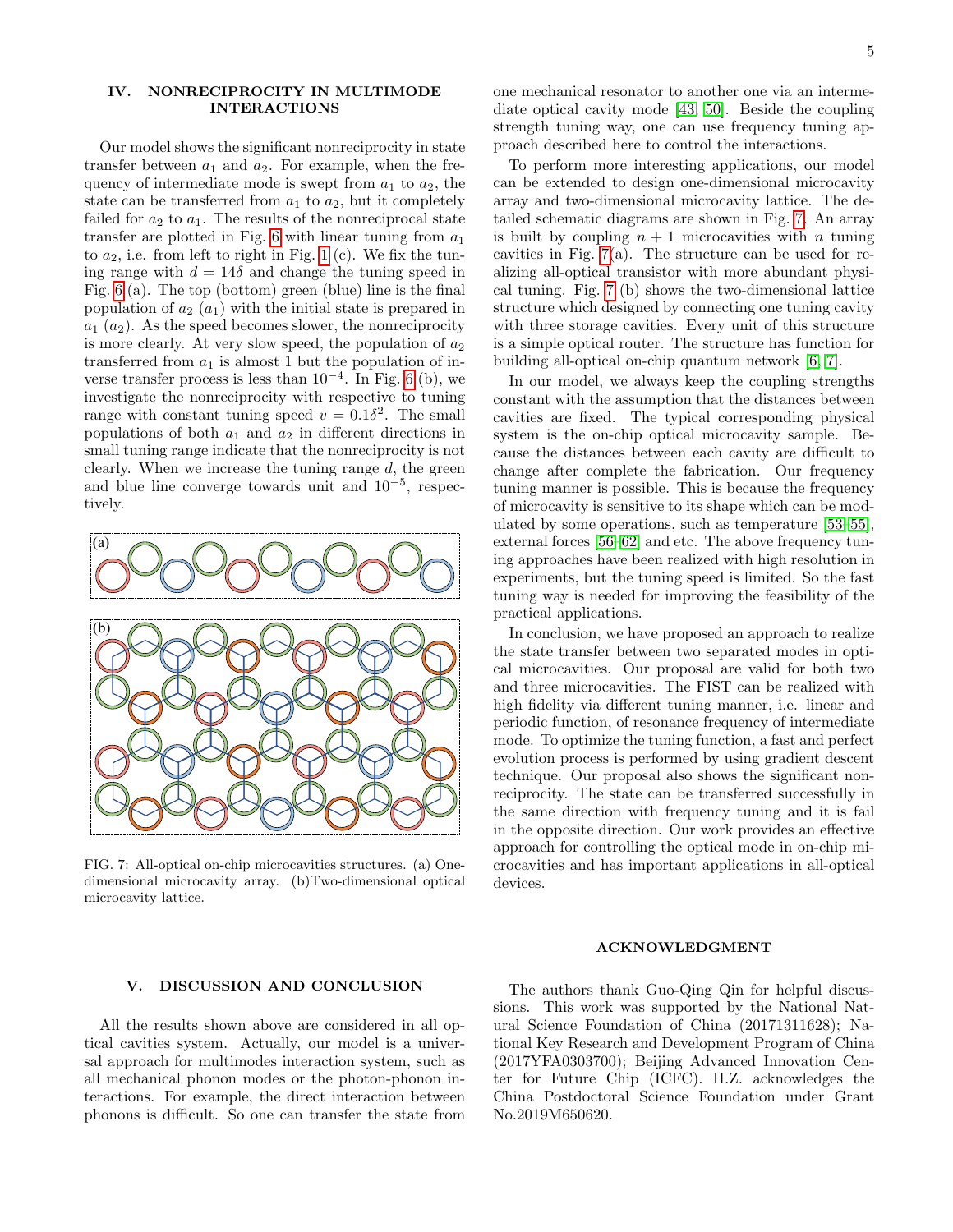- <span id="page-5-0"></span>[1] D. A. B. Miller, Are optical transistors the logical next step?, Nat. Photonics 4, 3 (2010).
- <span id="page-5-1"></span>[2] W. Chen, K. M. Beck, R. Bücker, M. Gullans, M. D. Lukin, H. Tanji-Suzuki, and V. Vuletić, All-optical switch and transistor gated by one stored photon, Science 341, 768 (2013).
- <span id="page-5-2"></span>[3] X. Guo, C.-L. Zou, H. Jung, and H. X. Tang, On-Chip Strong Coupling and Efficient Frequency Conversion between Telecom and Visible Optical Modes, Phys. Rev. Lett. 117, 123902 (2016).
- <span id="page-5-3"></span>[4] K. Hammerer, A. S. Sørensen, and E. S. Polzik, Rev. Mod. Phys. 82, 1041 (2010).
- [5] T. Wilk, S. C. Webster, A. Kuhn, and G. Rempe, Singleatom single-photon quantum interface, Science 317, 488 (2007).
- <span id="page-5-19"></span>[6] J. I. Cirac, P. Zoller, H. J. Kimble, and H. Mabuchi, Quantum state transfer and entanglement distribution among distant nodes in a quantum network, Phys. Rev. Lett. 78, 3221 (1997).
- <span id="page-5-4"></span>[7] M. C. Kuzyk and H. Wang, Scaling Phononic Quantum Networks of Solid-State Spins with Closed Mechanical Subsystems, Phys. Rev. X 8, 041027 (2018).
- <span id="page-5-5"></span>[8] N. V. Vitanov, T. Halfmann, B. W. Shore, and K. Bergmann, Laser-induced population transfer by adiabatic passage techniques, Annu. Rev. Phys. Chem. 52, 763 (2001).
- <span id="page-5-6"></span>[9] K. Bergmann, H. Theuer, and B. Shore, Coherent population transfer among quantum states of atoms and molecules, Rev. Mod. Phys. 70, 1003 (1998).
- <span id="page-5-7"></span>[10] D. Gu´ery-Odelin, A. Ruschhaupt, A. Kiely, E. Torrontegui, S. Martinez-Garaot, and J. G. Muga, Shortcuts to adiabaticity: Concepts, methods, and applications, Rev. Mod. Phys. 91, 045001 (2019).
- [11] M. V. Berry, Transitionless quantum driving, J. Phys. A: Math. Theor. 42, 365303 (2009).
- [12] X. Chen, I. Lizuain, A. Ruschhaupt, D. Guéry-Odelin, and J. G. Muga, Shortcut to adiabatic passage in twoand three-Level atoms, Phys. Rev. Lett. 105, 123003 (2010).
- [13] A. Baksic, H. Ribeiro, and A. A. Clerk, Speeding up adiabatic quantum state transfer by using dressed states, Phys. Rev. Lett. 116, 230503 (2016)
- [14] Y. H. Chen, Y. Xia, Q. Q. Chen, and J. Song, Efficient shortcuts to adiabatic passage for fast population transfer in multiparticle systems, Phys. Rev. A 89, 033856 (2014).
- [15] Y. Liang, Q. C. Wu, S. L. Su, X. Ji, and S. Zhang, Shortcuts to adiabatic passage for multiqubit controlled-phase gate, Phys. Rev. A 91, 032304 (2015).
- <span id="page-5-8"></span>[16] X. K. Song, H. Zhang, Q. Ai, J. Qiu, and F. G. Deng, Shortcuts to adiabatic holonomic quantum computation in decoherence-free subspace with transitionless quantum driving algorithm, New J. Phys. 18, 023001 (2016).
- <span id="page-5-9"></span>[17] K. J. Vahala, Optical microcavities, Nature (London) 424, 839 (2003).
- <span id="page-5-10"></span> $[18]$  H. Jing, S. K. Özdemir, X.-Y. Lü, J. Zhang, L. Yang, and F. Nori, PT-symmetric phonon laser, Phys. Rev. Lett. 113, 053604 (2014).
- [19] B. Peng, S. K. Özdemir, F. Lei, F. Monifi, M. Gianfreda, G.-L. Long, S. Fan, F. Nori, C. M Bender, and L. Yang, Paritytime-symmetric whispering-gallery microcavities, Nat. Phys. 10, 394 (2014).
- <span id="page-5-11"></span>[20] L. Chang, X. Jiang, S. Hua, C. Yang, J. Wen, L. Jiang, G. Li, G. Wang, and M. Xiao, Paritytime symmetry and variable optical isolation in activepassive-coupled microresonators Nat. photonics 8, 524 (2014).
- <span id="page-5-12"></span>[21] X. Jiang, L. Shao, S.-X. Zhang, X. Yi, J. Wiersig, L. Wang, Q. Gong, M. Lonar, L. Yang, and Y.-F. Xiao, Chaos-assisted broadband momentum transformation in optical microresonators, Science 358, 344-347 (2017).
- <span id="page-5-13"></span>[22] X.-Y. Lü, H. Jing, J. Y. Ma, and Y. Wu, PT-Symmetry-Breaking Chaos in Optomechanics, Phys. Rev. Lett. 114, 253601 (2015).
- <span id="page-5-14"></span>[23] Z. Shen, Y.-L. Zhang, Y. Chen, C.-L. Zou, Y.-F. Xiao, X.-B. Zou, F.-W. Sun, G.-C. Guo, and C.-H. Dong, Experimental realization of optomechanically induced nonreciprocity, Nat. Photonics 10, 657 (2016).
- <span id="page-5-15"></span>[24] C.-H. Dong, Z. Shen, C.-L. Zou, Y.-L. Zhang, W. Fu, and G.-C. Guo, Brillouin-scattering-induced transparency and non-reciprocal light storage, Nat. Commun. 6, 6193 (2015).
- <span id="page-5-16"></span>[25] C. L. Degen, F. Reinhard, and P. Cappellaro, Quantum sensing, Rev. Mod. Phys. 89, 035002 (2017).
- $[26]$  W. Chen, S. K. Özdemir, G. Zhao, J. Wiersig, and L. Yang, Exceptional points enhance sensing in an optical microcavity, Nature (London) 548, 192 (2017).
- [27] N. Zhang, Z. Gu, S. Liu, Y. Wang, S. Wang, Z. Duan, W. Sun, Y.-F. Xiao, S. Xiao, and Q. Song, Far-field single nanoparticle detection and sizing, Optica 4, 1151 (2018).
- [28] J. M. Ward, Y. Yang, F. Lei, X.-C. Yu, Y.-F. Xiao, and S. N. Chormaic, Nanoparticle sensing beyond evanescent field interaction with a quasi-droplet microcavity, Optica 5, 674 (2018).
- <span id="page-5-17"></span>[29] G.-Q. Qin, M. Wang, J.-W. Wen, D. Ruan, and G.- L. Long, Brillouin cavity optomechanics sensing with enhanced dynamical backaction, Photon. Res. 7, 1440 (2019).
- <span id="page-5-18"></span>[30] C. J. Hood, T. W. Lynn, A. C. Doherty, A. S. Parkins, and H. J. Kimble, The atom-cavity microscope: Single atoms bound in orbit by single photons, Science 287, 1447 (2000).
- [31] T. J. Wang and C. Wang, Universal hybrid three-qubit quantum gates assisted by a nitrogen-vacancy center coupled with a whispering-gallery-mode microresonator, Phys. Rev. A 90, 052310 (2014).
- [32] X.-F. Liu, T. J. Wang, and C. Wang, Optothermal control of gains in erbium-doped whispering-gallery microresonators, Opt. lett. 43, 326-329 (2018).
- [33] H.-R. Wei and F.-G. Deng, Compact quantum gates on electron-spin qubits assisted by diamond nitrogenvacancy centers inside cavities, Phys. Rev. A 88, 042323 (2013).
- [34] B. C. Ren and F. G. Deng, Robust hyperparallel photonic quantum entangling gate with cavity QED, Opt. Express 25, 10863 (2017).
- [35] G.-Y. Wang, T. Li, Q. Ai, A. Alsaedi, T. Hayat, and F.- G. Deng, Faithful Entanglement Purification for High-Capacity Quantum Communication with Two-Photon Four-Qubit Systems, Phys. Rev. Appl. 10, 054058 (2018).
- [36] M. Li and M. Zhang, Robust universal photonic quantum gates operable with imperfect processes involved in diamond nitrogen-vacancy centers inside low-Q single-sided